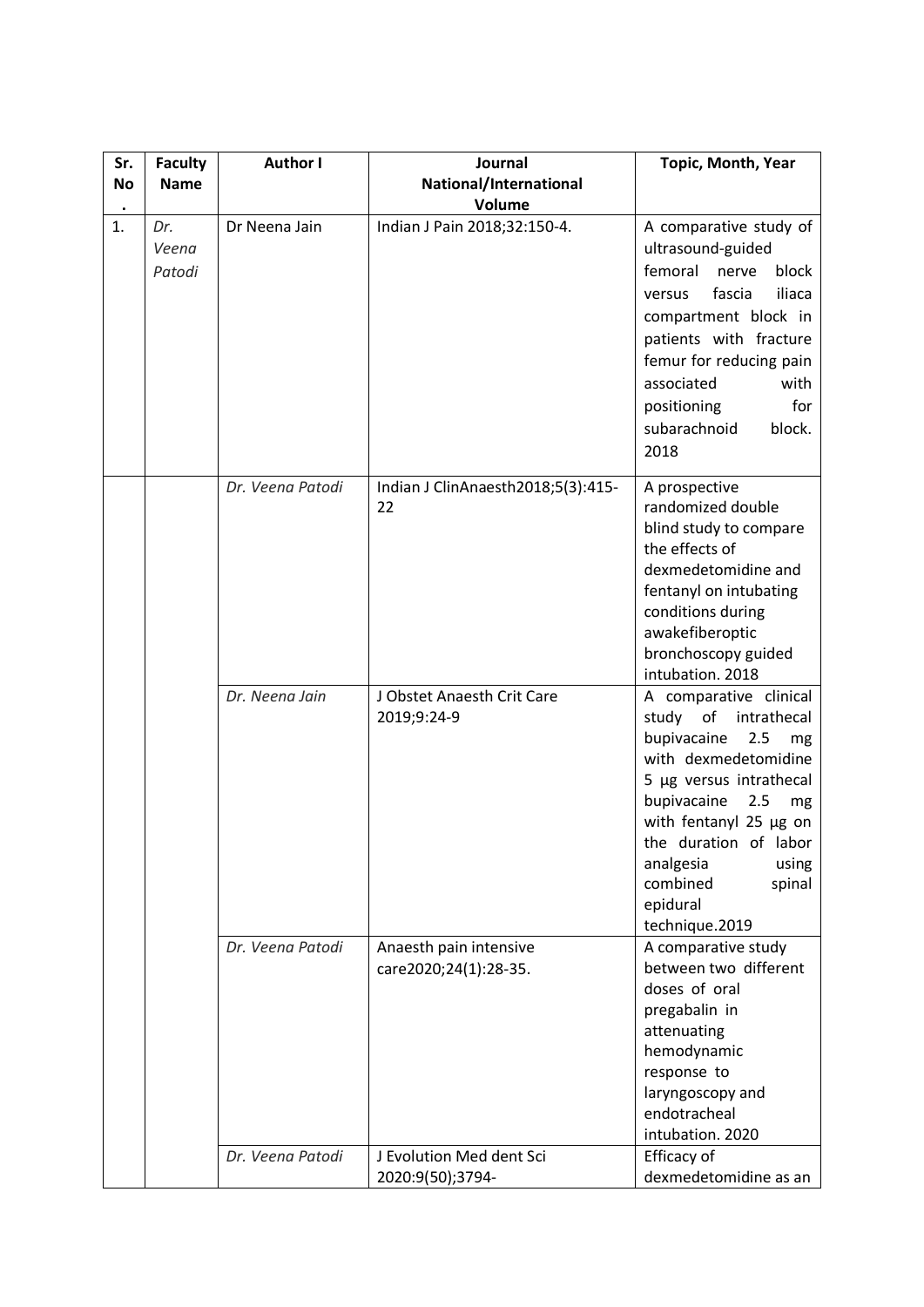|    |                      | Dr. Veena Patodi            | 3799, DOI; 10.14260/jemds/2020/83<br>2<br>Journal of Clinical and | adjuvant to low dose<br>bupivacaine for<br>postoperative analgesia<br>in patients undergoing<br>transurethral resection<br>of prostate under<br>subarachnoid block.<br>2020<br>Effect of                                                                                  |
|----|----------------------|-----------------------------|-------------------------------------------------------------------|---------------------------------------------------------------------------------------------------------------------------------------------------------------------------------------------------------------------------------------------------------------------------|
|    |                      |                             | Diagnostic Research. 2021 May,<br>Vol-15(5): UC31-UC35.           | Dexamethasone as an<br>Adjunct on Efficacy of<br>Ropivacaine in Caudal<br><b>Block for Postoperative</b><br>Analgesia in Paediatric<br>Infra-Umbilical<br>Surgeries: A<br>Randomised Double-<br>blind Controlled Study.<br>May 2021                                       |
|    |                      | Dr. Neena Jain              | J NTR Univ Health Sci<br>2021;10:8-14                             | Dexmedetomidine with<br>0.5%<br>lignocaine<br>enhances postoperative<br>analgesia in patients<br>undergoing upper limb<br>orthopedic<br>surgeries<br>under<br>intravenous<br>regional anesthesia.                                                                         |
| 2. | Dr.<br>Neena<br>Jain | Dr. Kavita Jain             | Ain-Shams J Anesthesiol 2018                                      | Anesthetic<br>management of a huge<br>occipital<br>meningoencephalocele<br>in a 14 days old<br>neonate. 2018                                                                                                                                                              |
|    |                      | Dr. Arvind Khare            | Anesth Essays Res 2018;12:657-62.                                 | Comparison of effects<br>of oral melatonin with<br>oral alprazolam used as<br>a premedicant in adult<br>patients<br>undergoing<br>various<br>surgical<br>under<br>procedures<br>general anaesthesia: a<br>prospective randomized<br>placebo-<br>controlled<br>study. 2018 |
|    |                      | Dr. Surendra<br>Kumar Sethi | Res Inno in Anesth 2018; 3(1):1-<br>7.                            | low-dose<br>Efficacy of<br>intravenous<br>ketamine<br>intravenous<br>VS<br>tramadol infusion for<br>post-caesarean section<br>analgesia<br>following                                                                                                                      |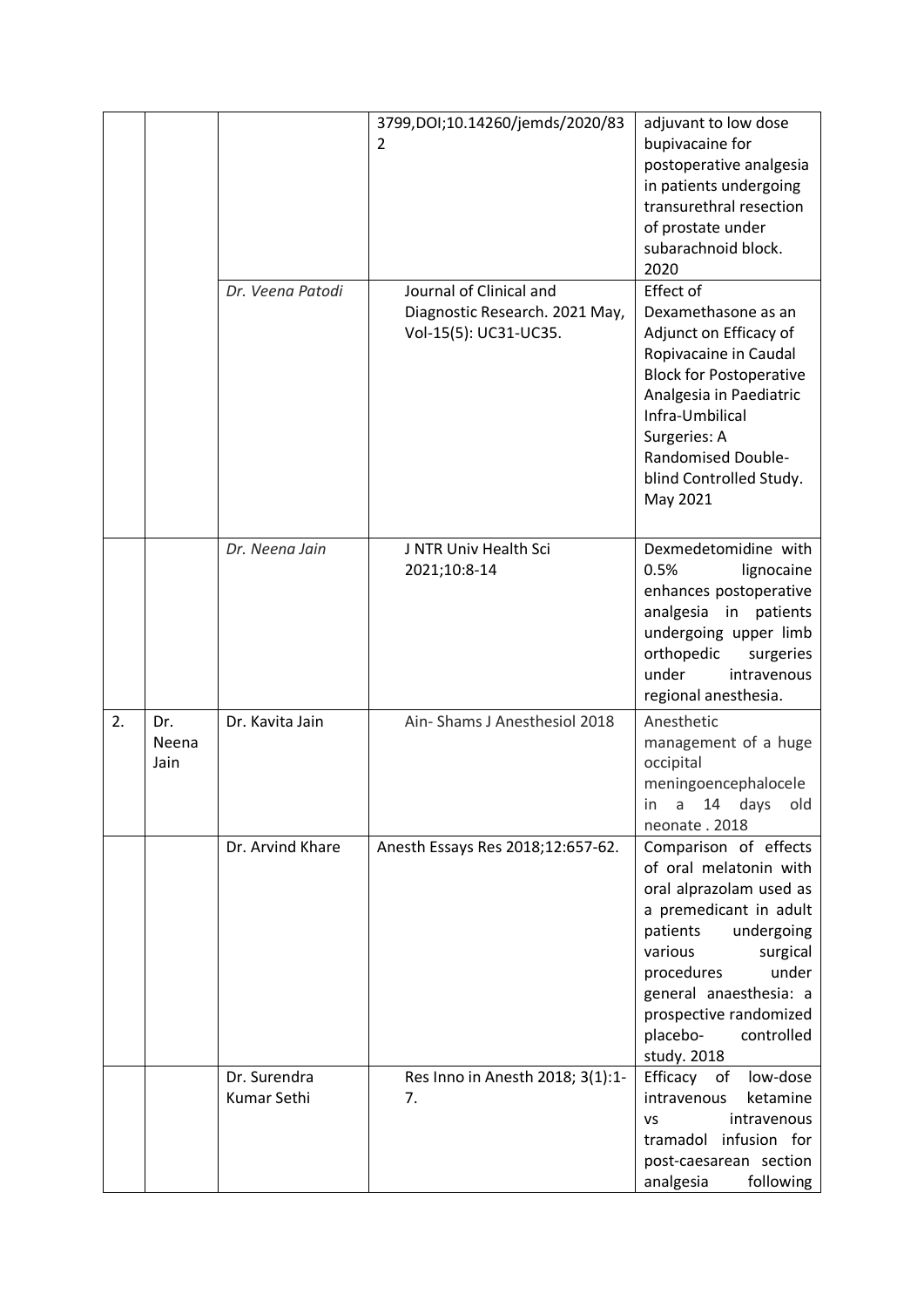|  |                  |                                                          | spinal anaesthesia: A<br>prospective randomized<br>double-blinded clinical<br>study2018.                                                                                                                                                                                                    |
|--|------------------|----------------------------------------------------------|---------------------------------------------------------------------------------------------------------------------------------------------------------------------------------------------------------------------------------------------------------------------------------------------|
|  | Dr. Neena Jain   | Indian J Pain 2018;32:150-4.                             | A comparative study of<br>ultrasound-guided<br>femoral<br>nerve<br>block<br>fascia<br>iliaca<br>versus<br>compartment block in<br>patients with fracture<br>femur for reducing pain<br>associated<br>with<br>for<br>positioning<br>subarachnoid<br>block.<br>2018                           |
|  | Dr. Veena Patodi | Indian<br>Clin<br>J<br>Anaesth.<br>2018;5(3):415-22      | Α<br>prospective<br>randomized<br>double<br>blind study to compare<br>effects<br>the<br>οf<br>dexmedetomidine and<br>fentanyl on intubating<br>conditions<br>during<br>awake<br>fiberoptic<br>bronchoscopy<br>guided<br>intubation.2018                                                     |
|  | Dr. Neena Jain   | Obstet<br>Crit<br>J<br>Anaesth<br>Care<br>2019;9:24-9.   | A comparative clinical<br>study of intrathecal<br>bupivacaine<br>2.5<br>mg<br>with dexmedetomidine<br>5<br>mcg<br>versus<br>intrathecal bupivacaine<br>2.5 mg with fentanyl 25<br>mcg on the duration of<br>labor<br>analgesiausing<br>combined<br>spinal<br>epidural<br>technique.<br>2019 |
|  | Dr. Neena Jain   | Indian<br>J<br>Anaesth.<br>Analg.<br>2020;7(5):1113-1120 | Evaluation of efficacy of<br>Fentanyl as an adjuvant<br>to 1% 2-Chlorprocaine<br>for subarachnoid block<br>in ambulatory surgery.<br>prospective<br>study.<br>A<br>2020                                                                                                                     |
|  | Dr. Neena Jain   | J NTR Univ Health Sci 2021;10:8-14                       | Dexmedetomidine with<br>0.5%<br>lignocaine<br>enhances postoperative<br>analgesia in patients<br>undergoing upper limb<br>orthopedic<br>surgeries                                                                                                                                           |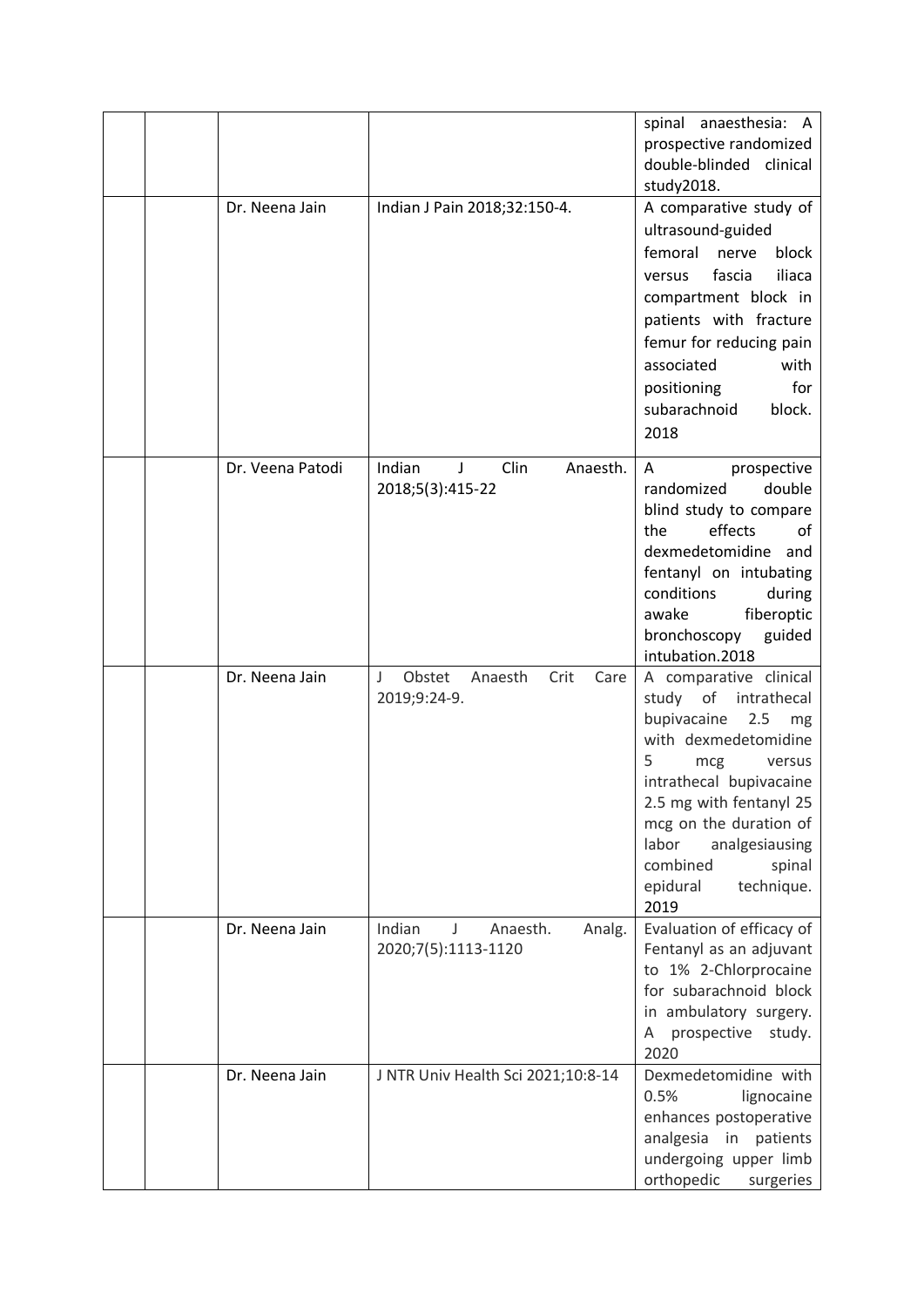|    |                       |                  |                                     | under<br>intravenous                             |
|----|-----------------------|------------------|-------------------------------------|--------------------------------------------------|
|    |                       |                  |                                     | regional                                         |
|    |                       |                  |                                     | anaesthesia.2021                                 |
| 3. | Dr.<br>Kavita<br>Jain | Dr. Kavita Jain  | Ain-shams J Anesthesiol 2018.       | Anesthetic<br>management of a huge<br>occipital  |
|    |                       |                  |                                     | meningomyelocele<br>in                           |
|    |                       |                  |                                     | 14<br>old<br>days                                |
|    |                       |                  |                                     | neonate.2018                                     |
|    |                       | Dr. Kavita Jain  | Anaesth Pain & Intensive Care       | Dexmedetomidine                                  |
|    |                       |                  | 2018;22(2):199-206                  | enhances the efficacy of                         |
|    |                       |                  |                                     | 0.25% ropivacaine for                            |
|    |                       |                  |                                     | postoperative analgesia                          |
|    |                       |                  |                                     | paediatric<br>caudal<br>in.                      |
|    |                       | Dr. Kavita Jain  | Indian Anaesth Forum 2019;20:82-    | epidurals. 2018<br>Efficacy of nalbuphine        |
|    |                       |                  | 8.                                  | as an adjuvant to 0.5%                           |
|    |                       |                  |                                     | ropivacaine<br>for                               |
|    |                       |                  |                                     | ultrasound-guided                                |
|    |                       |                  |                                     | supraclavicular brachial                         |
|    |                       |                  |                                     | plexus block in upper                            |
|    |                       |                  |                                     | limb<br>surgeries:<br>A                          |
|    |                       |                  |                                     | prospective randomized                           |
|    |                       |                  |                                     | double-blind<br>study.<br>2019                   |
|    |                       | Dr. Kavita Jain  | ObstetAnaesthCrit<br>Care<br>J      | Anesthetic                                       |
|    |                       |                  | 2019;9:109-12.                      | management in a super                            |
|    |                       |                  |                                     | obese<br>parturient                              |
|    |                       |                  |                                     | undergoing<br>elective                           |
|    |                       |                  |                                     | caesarean section:<br>A                          |
|    |                       |                  |                                     | case report. 2019                                |
|    |                       | Dr. Neena Jain   | J NTR Univ Health Sci 2021;10:8-14  | Dexmedetomidine with                             |
|    |                       |                  |                                     | 0.5%<br>lignocaine                               |
|    |                       |                  |                                     | enhances postoperative                           |
|    |                       |                  |                                     | analgesia<br>in patients                         |
|    |                       |                  |                                     | undergoing upper limb<br>orthopedic<br>surgeries |
|    |                       |                  |                                     | under<br>intravenous                             |
|    |                       |                  |                                     | regional                                         |
|    |                       |                  |                                     | anaesthesia.2021                                 |
| 4. | Dr.                   | Dr. Kavita Jain  | Anaesth Pain & Intensive<br>Care    | Dexmedetomidine                                  |
|    | Veena                 |                  | 2018;22(2):199-206                  | enhances the efficacy of                         |
|    | Mathur                |                  |                                     | 0.25% ropivacaine for                            |
|    |                       |                  |                                     | postoperative analgesia<br>paediatric<br>caudal  |
|    |                       |                  |                                     | in<br>epidurals.2018                             |
|    |                       |                  |                                     |                                                  |
|    |                       | Dr. Veena Mathur | Indian J ClinAnaesth 2018;5(4):496- | Effect of intraoperative                         |
|    |                       |                  | 500                                 | IV dexmedetomidine on                            |
|    |                       |                  |                                     | agitation<br>emergence                           |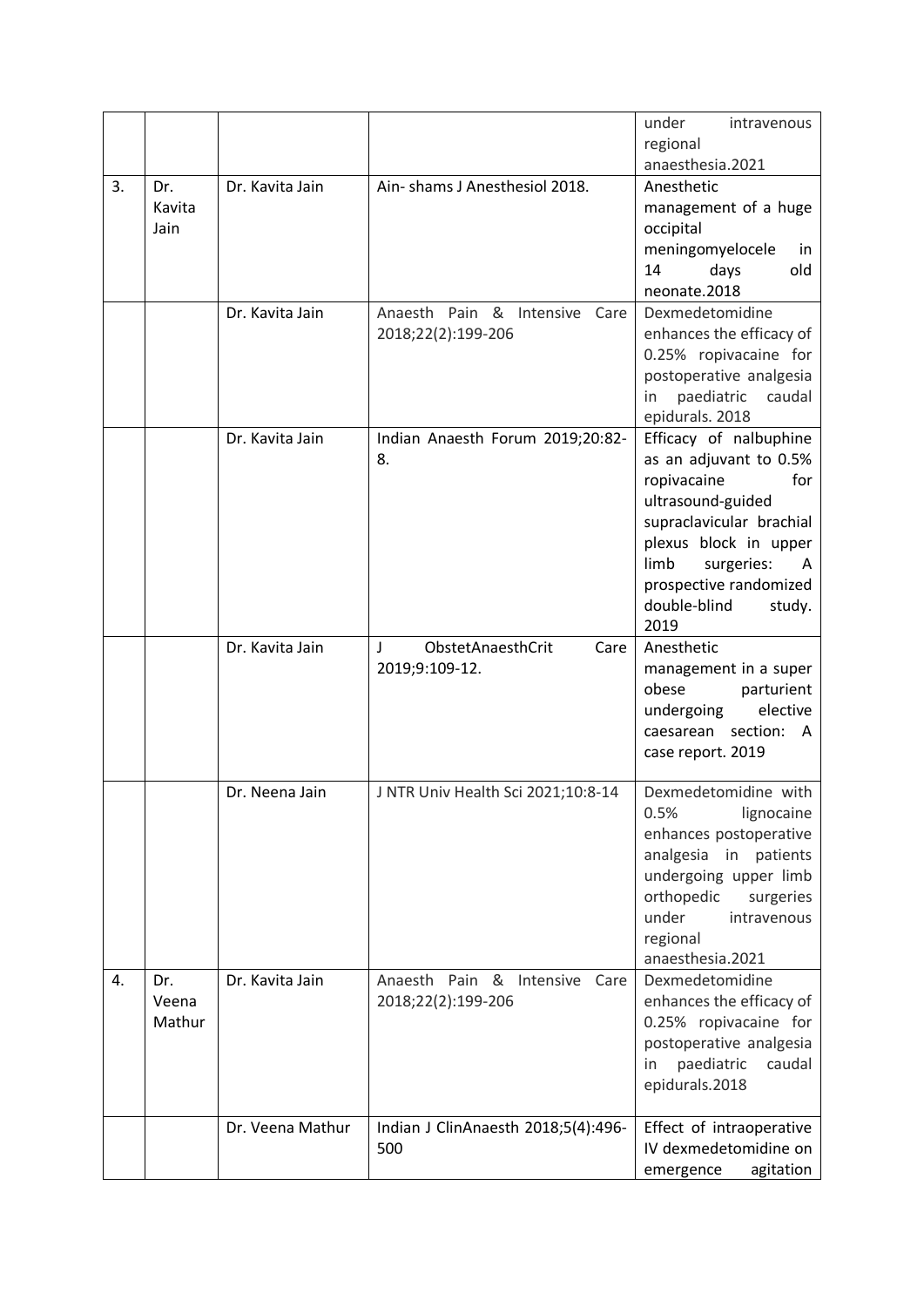|    |                        |                  |                                                                                                                 | after<br>sevoflurane<br>anaesthesia in children<br>undergoing<br>tonsillectomy with or<br>without<br>adenoidectomy. 2018                                                                                                                                              |
|----|------------------------|------------------|-----------------------------------------------------------------------------------------------------------------|-----------------------------------------------------------------------------------------------------------------------------------------------------------------------------------------------------------------------------------------------------------------------|
|    |                        | Dr. Veena Mathur | RUHS Journal Of Health Sciences<br>,Volume 5 number 2 ,April-June<br>2020.<br>DOI:10.37821/ruhsjhs.5.2.2020.273 | Comparative study of<br>Dexmedetomidine and<br>Magnesium sulphate as<br>an adjuvant to Epidural<br>bupivacaine in lower<br>limb<br>orthopaedic<br>surgeries.<br>April-June<br>2020                                                                                    |
| 5. | Dr.<br>Arvind<br>Khare | Dr. Arvind Khare | Anesth Essays Res 2018;12:657-62.                                                                               | Comparison of effects<br>of oral melatonin with<br>oral alprazolam used as<br>a premedicant in adult<br>patients<br>undergoing<br>various<br>surgical<br>under<br>procedures<br>general anaesthesia: A<br>prospective randomized<br>placebo-controlled<br>study. 2018 |
|    |                        | Dr. Veena Mathur | Indian J ClinAnaesth 2018;5(4):496-<br>500.                                                                     | Effect of intraoperative<br>IV dexmedetomidine on<br>agitation<br>emergence<br>sevoflurane<br>after<br>anaesthesia in children<br>undergoing<br>tonsillectomy with or<br>without<br>adenoidectomy. 2018                                                               |
|    |                        | Dr. Arvind Khare | Anaesth.<br>pain&<br>intensive<br>care<br>2019;23(2):162-167.                                                   | A randomized double<br>blind study to compare<br>2-chloroprocaine<br>1%<br>hyperbaric<br>0.5%<br>and<br>bupivacaine<br>in<br>spinal<br>infra-<br>anesthesia<br>for<br>umbilical<br>surgeries.<br>2019                                                                 |
|    |                        | Dr. Kavita Jain  | Indian Anaesth Forum 2019;20:82-<br>8.                                                                          | Efficacy of nalbuphine<br>as an adjuvant to 0.5%<br>ropivacaine<br>for<br>ultrasound-guided<br>supraclavicular brachial<br>plexus block in upper<br>limb<br>surgeries:<br>A<br>prospective randomized                                                                 |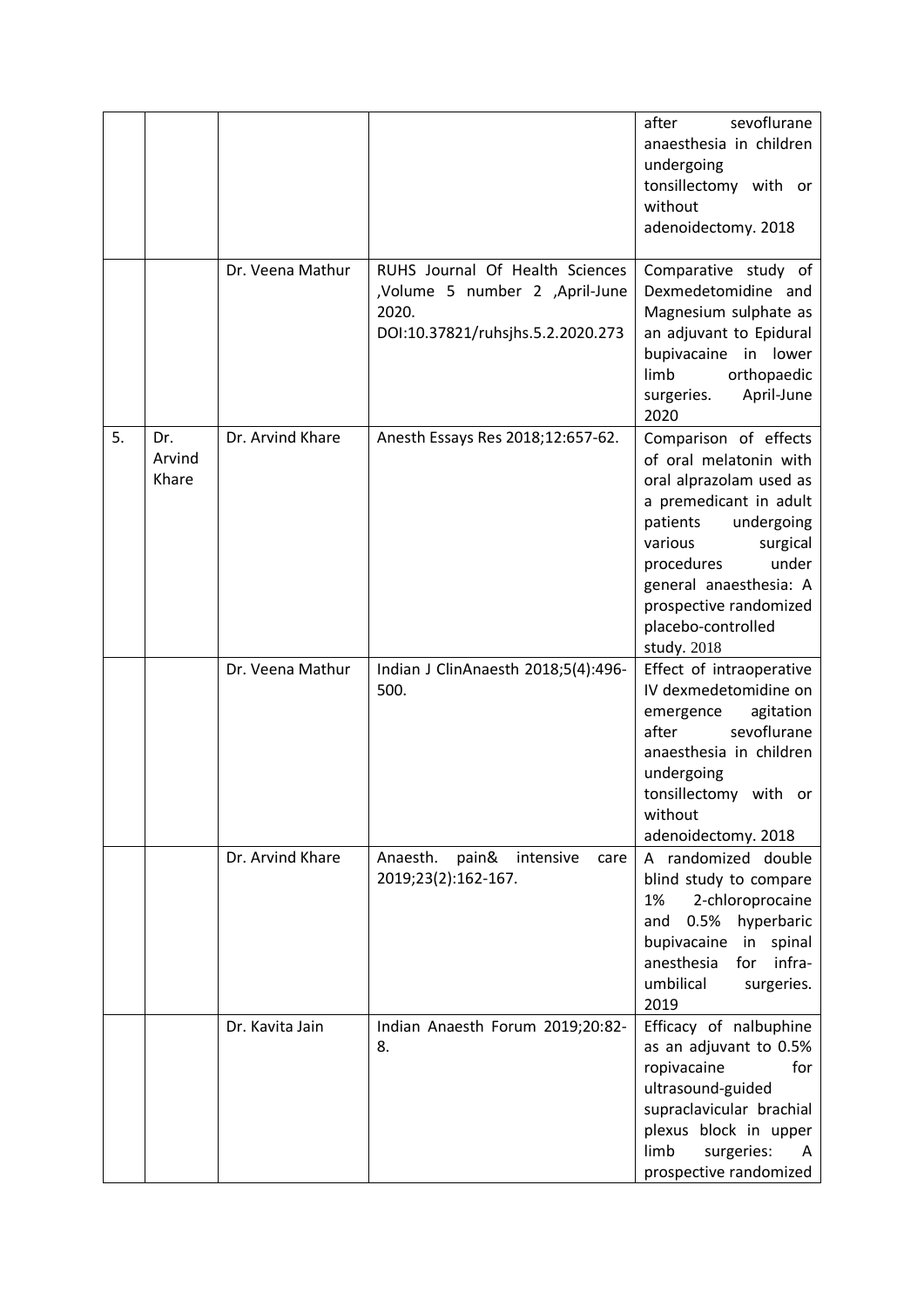|    |                       |                  |                                                                                                                 | double-blind<br>study.<br>2019                                                                                                                                                                                                                                                      |
|----|-----------------------|------------------|-----------------------------------------------------------------------------------------------------------------|-------------------------------------------------------------------------------------------------------------------------------------------------------------------------------------------------------------------------------------------------------------------------------------|
|    |                       | Dr. Arvind Khare | Indian Anaesth Forum 2020;21:147-<br>52.                                                                        | A comparative study on<br>the<br>effects<br>of<br>intrathecal<br>chloroprocaine<br>alone<br>and with fentanyl or<br>clonidine<br>for<br>infraumbilical<br>surgeries.2020                                                                                                            |
|    |                       | Dr. Veena Mathur | RUHS Journal Of Health Sciences<br>,Volume 5 number 2 ,April-June<br>2020.<br>DOI:10.37821/ruhsjhs.5.2.2020.273 | Comparative study of<br>Dexmedetomidine and<br>Magnesium sulphate as<br>an adjuvant to Epidural<br>bupivacaine in lower<br>limb<br>orthopaedic<br>surgeries.<br>April-June<br>2020.                                                                                                 |
| 6. | Dr<br>Pooja<br>Mathur | Dr Pooja Mathur  | Korean<br>J<br>Anaesthesiol.2018;71(2):120-126.                                                                 | Comparison<br>between<br>lignocaine nebulisation<br>and airway nerve block<br>awake fiberoptic<br>for<br>bronchoscopy<br>guided<br>nasotracheal intubation<br>blind<br>single<br>:a<br>randomized prospective<br>study. 2018                                                        |
|    |                       | Dr Neena Jain    | Indian J Pain 2018;32:150-4.                                                                                    | A comparative study of<br>ultrasound-guided<br>femoral<br>nerve<br>block<br>iliaca<br>fascia<br>versus<br>compartment block in<br>patients with fracture<br>femur for reducing pain<br>associated<br>with<br>for<br>positioning<br>subarachnoid<br>block.<br>2018                   |
|    |                       | Dr. Neena Jain   | ObstetAnaesthCrit<br>$\perp$<br>Care<br>2019;9:24-9.                                                            | A comparative clinical<br>study of intrathecal<br>bupivacaine<br>2.5<br>mg<br>with dexmedetomidine<br>5<br>versus<br>mcg<br>intrathecal bupivacaine<br>2.5 mg with fentanyl 25<br>mcg on the duration of<br>laboranalgesiausing<br>combined<br>spinal<br>epidural<br>technique.2019 |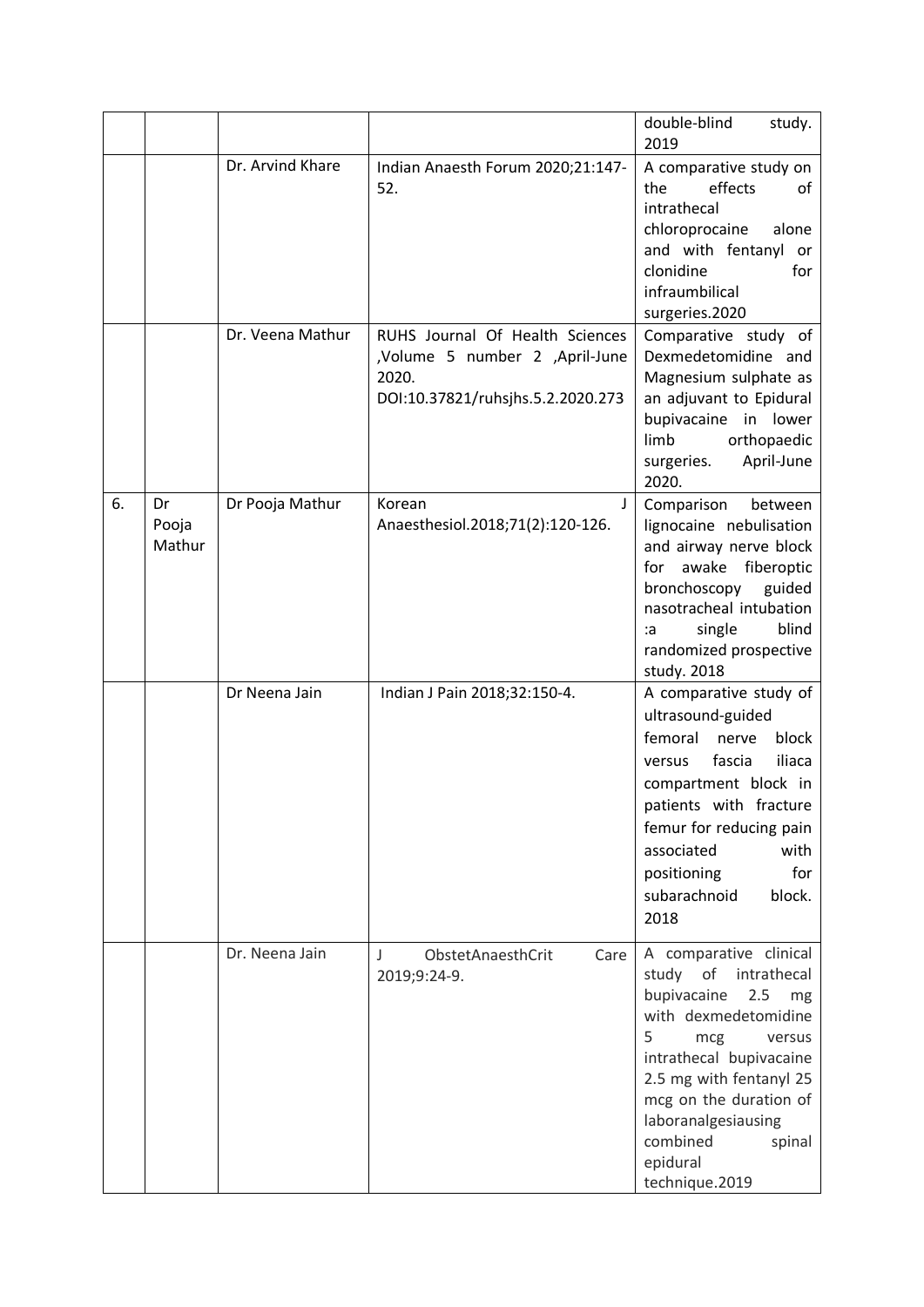|    |                       | Dr Neena Jain    | Indian Journal of Anesthesia and<br>Analgesia,<br>Volume 7, Issue 5, September-<br>October2020, Pages 1113-1120 | Evaluation of Efficacy of<br>Fentanyl as an Adjuvant<br>to 1% 2-Chloroprocaine<br>for Subarachnoid Block<br>in Ambulatory Surgery:<br>Prospective Study.<br>A<br>, September-<br>October2020                                                                                                                                                                                                                          |
|----|-----------------------|------------------|-----------------------------------------------------------------------------------------------------------------|-----------------------------------------------------------------------------------------------------------------------------------------------------------------------------------------------------------------------------------------------------------------------------------------------------------------------------------------------------------------------------------------------------------------------|
|    |                       | Dr. Kiran Meena  | <b>INTERNATIONAL</b><br><b>JOURNAL</b><br>OF<br>SCIENTIFIC RESEARCH, volume - 10<br>  issue - 05, May2021.      | A comparison of post-<br>operative<br>analgesic<br>efficacy of opioid free<br>anaesthesia<br>using<br>intravenous<br>paracetamol (15mg/kg),<br>lignocaine (2mg/kg) and<br>magnesium<br>sulphate<br>(20mg/kg)<br>versus<br>standard<br>opioid<br>anaesthesia<br>using<br>tramadol<br>intravenous<br>(2mg/kg)<br>for<br>preemptive analgesia in<br>surgeries under<br><b>ENT</b><br>general<br>anaesthesia.<br>May2021. |
| 7. | Dr.<br>Maina<br>Singh | Dr Arvind Khare  | Anesth Essays Res 2018;12:657-62                                                                                | Comparison of effects<br>of oral melatonin with<br>oral alprazolam used as<br>a premedicant in adult<br>patients<br>undergoing<br>various<br>surgical<br>under<br>procedures<br>general anaesthesia: A<br>prospective randomized<br>placebo-controlled<br>study.2018                                                                                                                                                  |
|    |                       | Dr Arvind Khare  | Anaesth.<br>pain&<br>intensive<br>care<br>2019;23(2):162-167.                                                   | A randomized double<br>blind study to compare<br>2-chloroprocaine<br>1%<br>hyperbaric<br>0.5%<br>and<br>bupivacaine<br>in spinal<br>anaesthesia for infra-<br>umbilical<br>surgeries.2019                                                                                                                                                                                                                             |
|    |                       | Dr. Veena Patodi | Anaesth<br>pain<br>intensive<br>care<br>2020;24(1):28-35.                                                       | A comparative study<br>between two different<br>of<br>doses<br>oral<br>pregabalin<br>in.<br>attenuating<br>hemodynamic                                                                                                                                                                                                                                                                                                |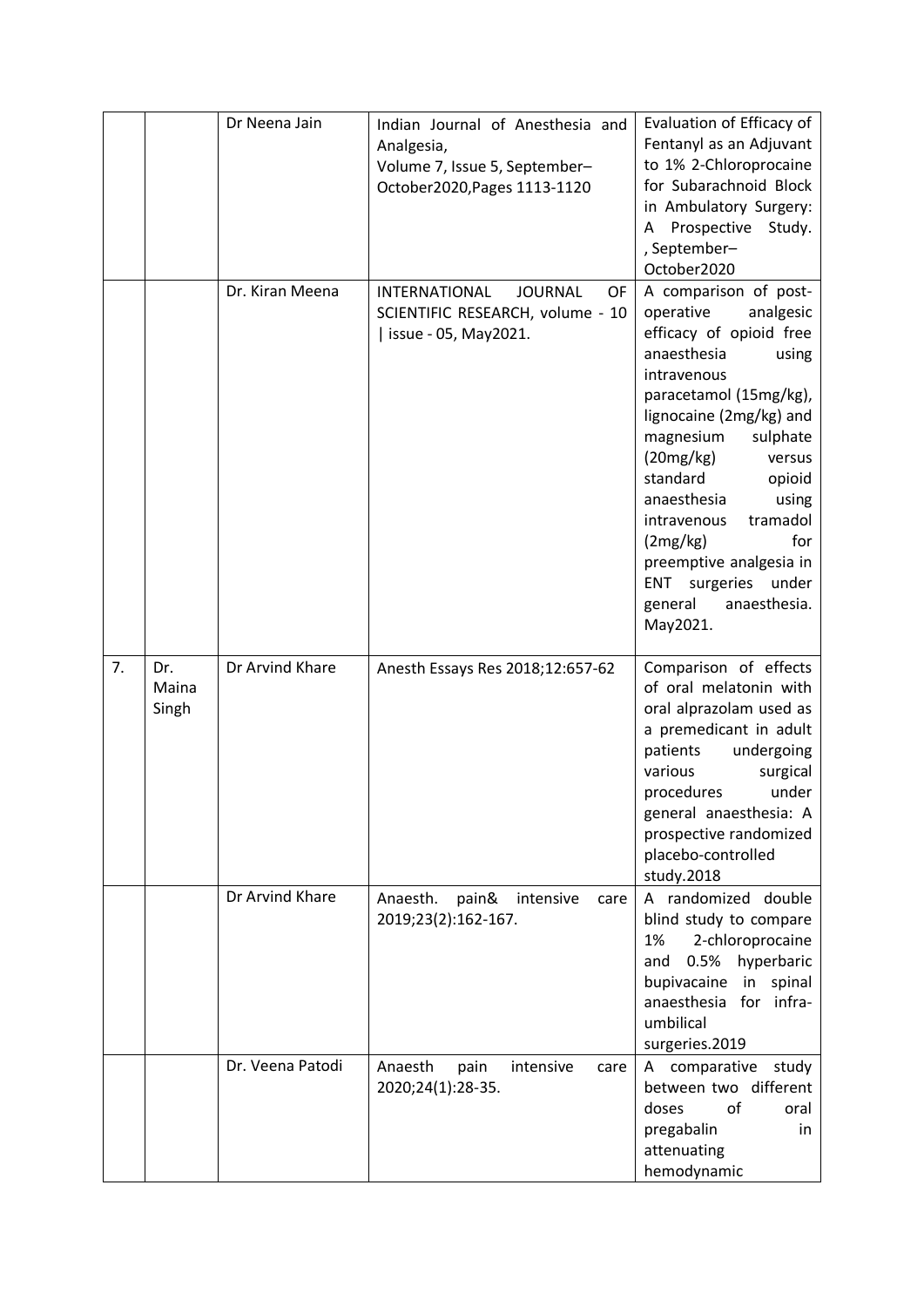|    |                       |                             |                                                                | to<br>response<br>laryngoscopy<br>and<br>endotracheal<br>intubation. 2020                                                                                                                                                                                                   |
|----|-----------------------|-----------------------------|----------------------------------------------------------------|-----------------------------------------------------------------------------------------------------------------------------------------------------------------------------------------------------------------------------------------------------------------------------|
|    |                       | Dr. Arvind Khare            | Indian Anaesth Forum 2020;21;147-<br>52                        | A Comparative study on<br>effects<br>the<br>of<br>intrathecal<br>chlorprocaine<br>alone<br>and with fentanyl or<br>clonidine<br>for<br>infraumbilical surgeries<br>2020                                                                                                     |
| 8. | Dr.<br>Beena<br>Thada | Dr. Beena Thada             | Pain<br>Intensive<br>Anaesth<br>&<br>Care<br>2017;21(1):65-72. | Comparison<br>of<br>dexmedetomidine<br>and<br>fentanyl<br>intrathecal<br>as<br>adjuvants<br>to<br>0.5%<br>hyperbaric bupivacaine for<br>total<br>abdominal<br>hysterectomy<br>under<br>subarachnoid<br>block:<br>A<br>prospective<br>randomized<br>double blind study. 2017 |
|    |                       | Dr. Kavita Jain             | Anaesth Pain & Intensive Care<br>2018;22(2):199-206.           | Dexmedetomidine<br>enhances the efficacy<br>of 0.25% ropivacaine<br>postoperative<br>for<br>analgesia in pediatric<br>caudal epidurals. 2018                                                                                                                                |
|    |                       | Dr. Surendra<br>Kumar Sethi | Res Inno in Anesth 2018; 3(1): 1-7.                            | Efficacy of Low-dose<br>Intravenous Ketamine<br>Intravenous<br>VS<br>TramadolInfusionforPo<br>stcesareanSectionAnal<br>gesiafollowing<br>SpinalAnesthesia:APro<br>spective, Randomized,<br>Double-blinded<br>Clinical Study.2018                                            |
|    |                       | Dr. Arvind Khare            | Anesth Essays Res 2018;12:657-62                               | Comparison of effects<br>of oral melatonin with<br>oral alprazolam used as<br>a premedicant in adult<br>patients<br>undergoing<br>various<br>surgical<br>under<br>procedures<br>general anesthesia: A<br>prospective randomized<br>placebo-controlled<br>study. 2018        |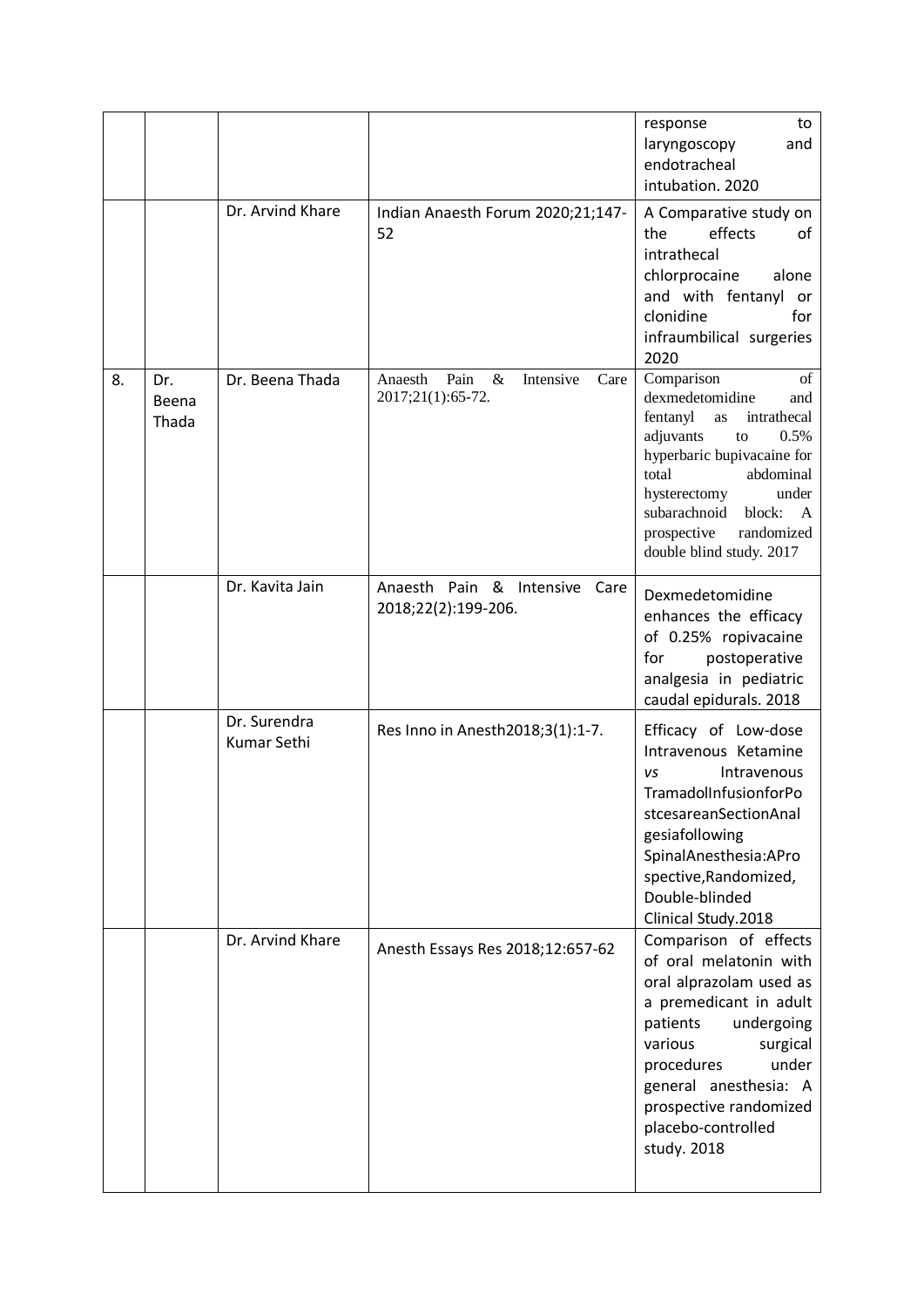|    |                               | Dr. Arvind Khare | Anaesth. pain& intensive care<br>2019;23(2):162-167.                                                                 | A randomized double<br>blind study to compare<br>2-chloroprocaine<br>1%<br>hyperbaric<br>0.5%<br>and<br>bupivacaine in<br>spinal<br>anesthesia for<br>infra-<br>umbilical<br>surgeries.2019            |
|----|-------------------------------|------------------|----------------------------------------------------------------------------------------------------------------------|--------------------------------------------------------------------------------------------------------------------------------------------------------------------------------------------------------|
|    |                               | Dr. Kavita Jain  | ObstetAnaesthCrit<br>Care<br>J.<br>2019;9:109-12.                                                                    | Jain K, Thada B, Sethi<br>SK.<br>Anesthetic<br>management in a super<br>obese<br>parturient<br>elective<br>undergoing<br>caesarean section:<br>A<br>case report. 2019                                  |
|    |                               | Dr. Arvind Khare | Indian<br>Anaesth<br>Forum<br>2020;21:147-52.                                                                        | A comparative study on<br>effects<br>the<br>of<br>intrathecal<br>chloroprocaine<br>alone<br>and with fentanyl<br>or<br>clonidine<br>for<br>infraumbilical surgeries.<br>2020                           |
| 9. | Dr<br>Deepak<br>Kumar<br>Garg | Dr Veena Mathur  | Indian<br>ClinAnaesth<br>J<br>2018;5(4):496-500                                                                      | Effect of intraoperative<br>IV dexmedetomidine on<br>emergence<br>agitation<br>sevoflurane<br>after<br>anaesthesia in children<br>undergoing<br>tonsillectomy with or<br>without<br>adenoidectomy.2018 |
|    |                               | Dr Veena Mathur  | RUHS Journal Of Health Sciences<br>,Volume 5 number 2 ,April-June<br>2020.<br>DOI:10.37821/ruhsjhs.5.2.2020.27<br>3. | Comparative study of<br>Dexmedetomidine and<br>Magnesium sulphate as<br>an adjuvant to Epidural<br>bupivacaine in lower<br>limb<br>orthopaedic<br>April-June<br>surgeries.<br>2020.                    |
|    |                               | Dr Kavita Jain   | Indian<br>Anaesth<br>Forum<br>2020:21;121-8.                                                                         | Efficacy<br>of<br>dexmedetomidine used<br>as adjuvant to 0.5%<br>ropivacaine ultrasound<br>guided supraclavicular<br>brachial plexus block<br>for upper limb surgeries<br>2020                         |
|    |                               | Dr Neena Jain    | J NTR Univ Health Sci 2021;10:8-<br>14                                                                               | Dexmedetomidine with<br>0.5%<br>lignocaine<br>enhances postoperative                                                                                                                                   |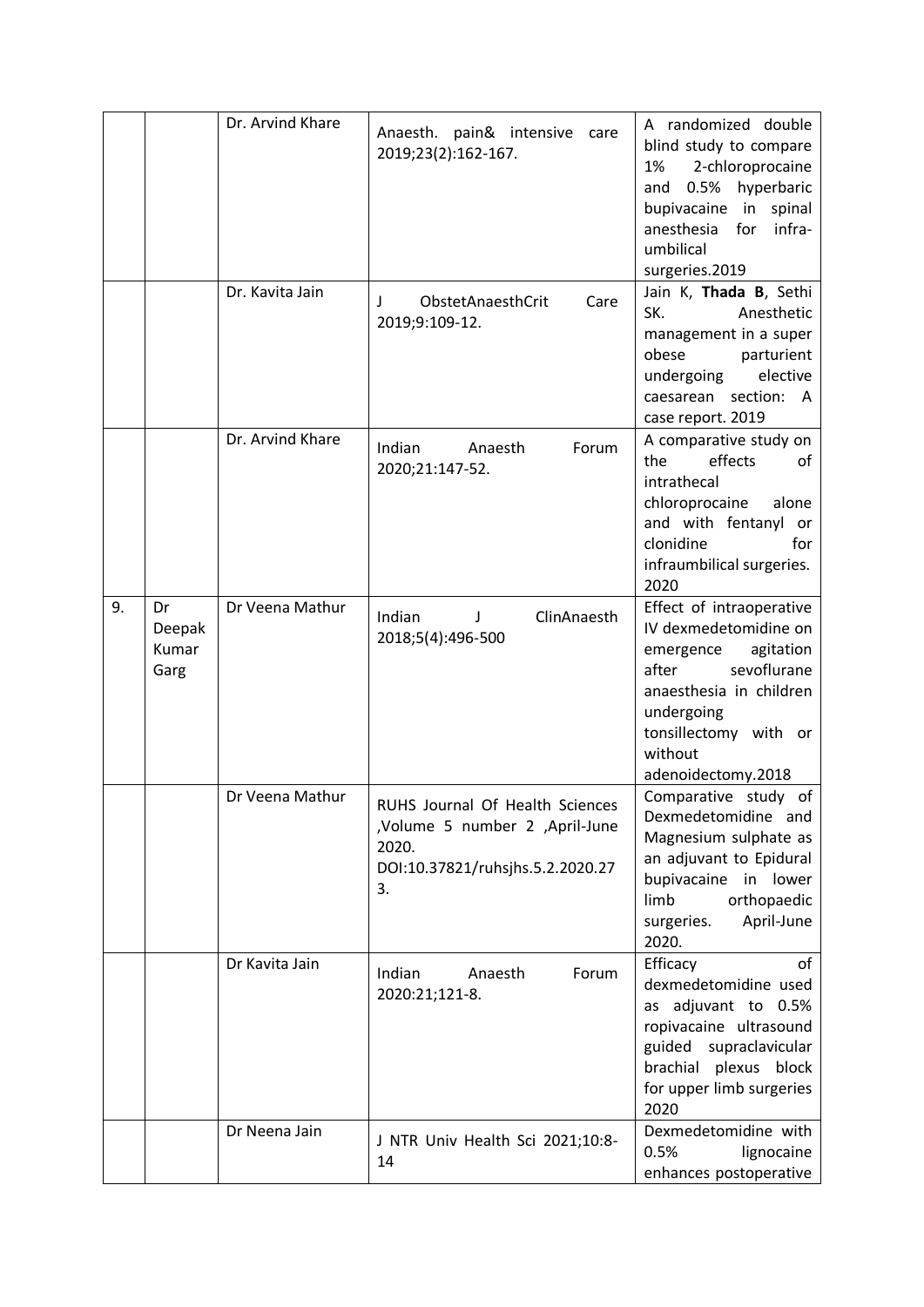|     |                             |                         |                                             | analgesia<br>in<br>patients<br>undergoing upper limb<br>orthopedic<br>surgeries<br>under<br>intravenous<br>regional<br>anesthesia.2021                                                                                      |
|-----|-----------------------------|-------------------------|---------------------------------------------|-----------------------------------------------------------------------------------------------------------------------------------------------------------------------------------------------------------------------------|
| 10. | Dr.<br>Meera<br>Kumari      | Dr. Meera Kumari        | <b>IJPHRD, 2012</b>                         | Effect of addition of<br>butorphenol<br>and<br>clonidine to<br>epidural<br>Ropivacaine:<br>A<br>Comparative<br>clinical<br>study: 2012                                                                                      |
| 11. | Dr.<br>Deepik<br>a<br>Meena | Dr. Deepika Meena       | IJMSIR, Vol.-3, Issue - 4, Page<br>No.93-96 | Evaluation of modified<br>Alvarado<br>Score<br>In.<br>of<br>diagnosis<br>acute<br>appendicitis at tertiary<br>care hospital in western<br>rajasthan.                                                                        |
|     |                             | Dr P. Dixit             | JMSCR Vol. 06 Issue 04 April 2018           | Dixit P, Soni P, Pareek<br>A, Jain R, Saxena M,<br>Meena D. To evaluate<br>effect<br>the<br>of<br>dexmedetomidine<br>pretreatment<br>on<br>myoclonus<br>during<br>anaesthetic<br>induction<br>with Etomidate. April<br>2018 |
|     |                             | Dr. Deepika Meena       | JMSCR, Vol. - 06, Issue - 04 April<br>2018  | Comparison<br>of two<br>different low doses of<br>intrathecal Bupivacaine<br>& Fentanyl mixture in<br>caesarean section & to<br>see the relevance of<br>preloading in<br>them:<br>2018                                      |
| 12. | Dr<br>Pradee<br>р<br>Kumar  | Dr Pradeep Kumar        | Indian J Pain 2020;34:118-23                | Effect of<br>intravenous<br>intrathecal<br>versus<br>dexmedetomidine<br>on<br>characteristic<br>the<br>of<br>spinal anaesthesia<br>in<br>patients<br>undergoing<br>infra<br>umblical<br>surgeries.2020                      |
|     |                             | Dr. Mamta<br>Khandelwal | Indian J Pain 2019;33:156-60                | Comparative study of<br>morphint or<br>dexmedetomidine as<br>intrathecal adjuvants to                                                                                                                                       |